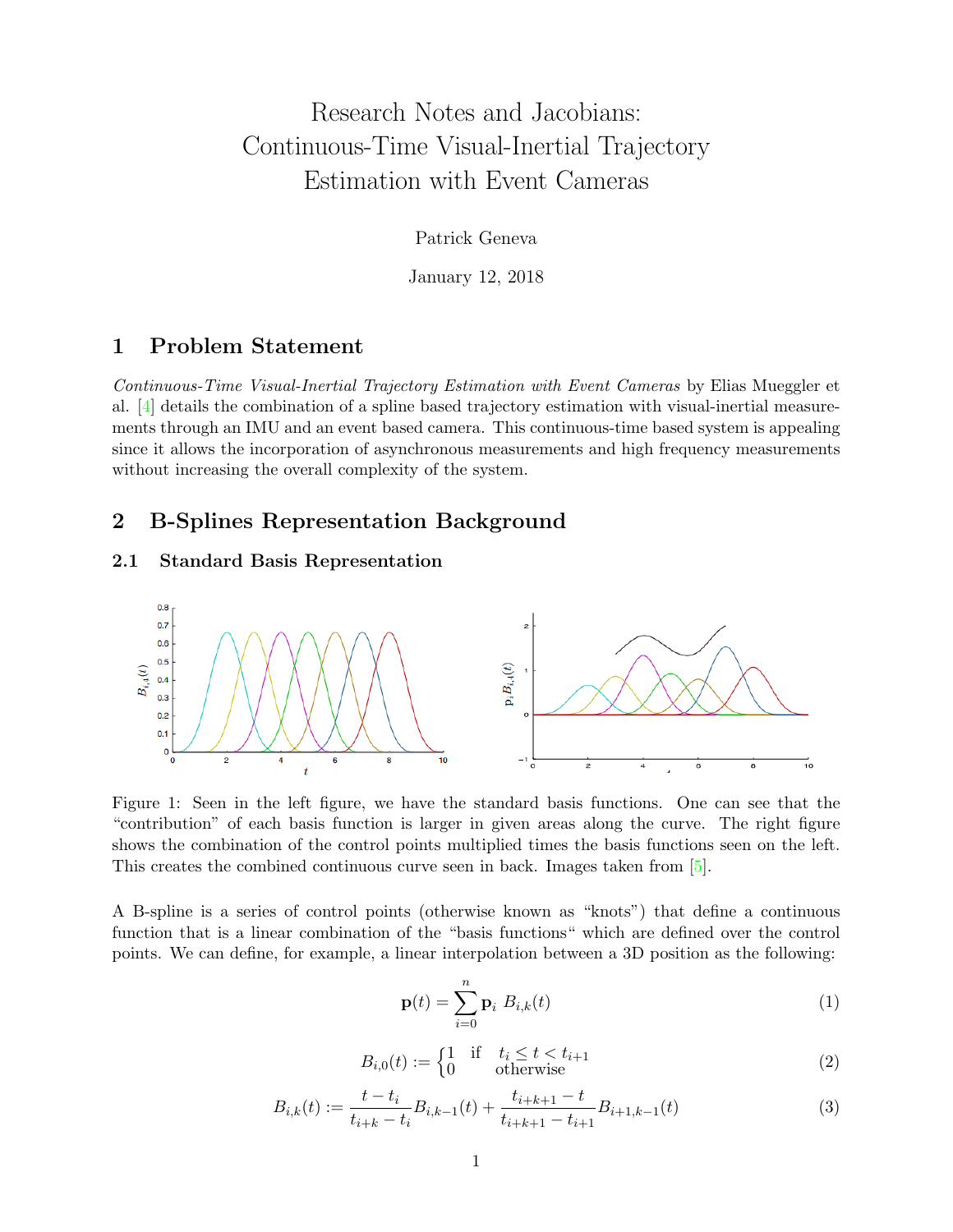where  $B_{i,k}(t)$  is the De Boor-Cox recursive formula [\[2\]](#page-10-2) the computes the fractional coefficient for each given control point,  $k$  is spline degree, and  $n$  is the number of control points. It can be seen that the the position at a given point  $t$  along the spline is the linear combination of each control point  $\mathbf{p}_i$ . The fractional amount that each control point contributes can be calculated using the recursive De Boor-Cox formula.

#### 2.2 Uniform Standard Basis Matrix Representation

We can now look at a special case of B-Splines. To simplify the problem, we can look at a uniform distribution between control points along the B-spline. A uniform distribution can be described as if the variable  $t$  describes the distance to any point along the B-Spline and each control point is separated by some time  $\Delta t$ , then we can define the following time fraction:

$$
u(t) = \frac{t - t_i}{t_{i+1} - t_i} = \frac{t - t_i}{\Delta t}, \ u \in [0, 1)
$$
\n<sup>(4)</sup>

where  $t_i$  and  $t_{i+1}$  is the first and second control pose position along the spline (can also be denoted as  $t_i = i\Delta t$  if uniform time between each control pose), respectively. Having defined this  $u(t)$ , we can look at converting the De Boor-Cox formula [\(3\)](#page-0-0) into a matrix representation. Kaihuai Qin [\[6\]](#page-10-3) derived this for the standard form as the following (note that this is for uniform B-splines):

$$
\mathbf{p}(t) = \mathbf{B}(u(t)) \begin{bmatrix} \mathbf{p}_0^{\top} \\ \vdots \\ \mathbf{p}_i^{\top} \\ \vdots \\ \mathbf{p}_n^{\top} \end{bmatrix} = \begin{bmatrix} 1 & \cdots & u(t)^i & \cdots & u(t)^{k-1} \end{bmatrix} \mathbf{M}^k \begin{bmatrix} \mathbf{p}_0^{\top} \\ \vdots \\ \mathbf{p}_i^{\top} \\ \vdots \\ \mathbf{p}_n^{\top} \end{bmatrix}
$$
(5)

$$
\mathbf{M}^{k} = \begin{bmatrix} m_{0,0} & m_{0,1} & \cdots & m_{0,n} \\ m_{1,0} & m_{1,1} & \cdots & m_{1,n} \\ \vdots & \vdots & \ddots & \vdots \\ m_{k-1,0} & m_{k-1,1} & \cdots & m_{k-1,n} \end{bmatrix}_{k \times n}
$$
 (6)

$$
m_{i,j} = \frac{1}{(k-1)!} \mathbf{C}_{k-1}^{k-1-i} \sum_{s=j}^{k-1} \left[ (-1)^{s-j} \mathbf{C}_k^{s-j} (k-s-1)^{k-1-i} \right] \tag{7}
$$

$$
\mathbf{C}_n^i = \frac{n!}{i!(n-i)!} \tag{8}
$$

This derivation can be seen in  $\lceil 6 \rceil$  where it is also derived for non-uniform B-spline curves. Thus, we can use the above matrix formulation to instantly get the the interpolated position at any place along the continuous time B-spline curve.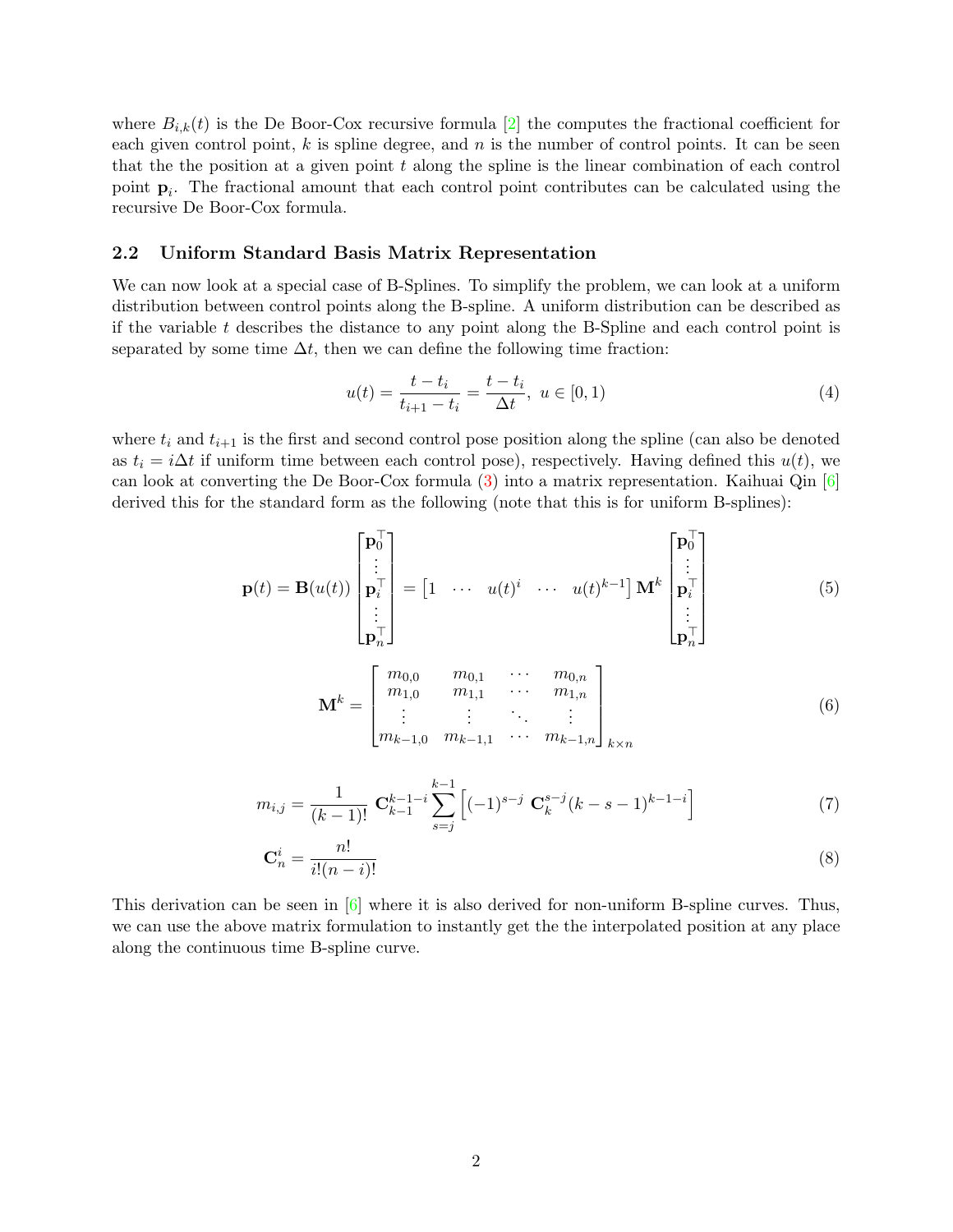### 2.3 Cumulative Basis Representation



Figure 2: Seen in the left figure, we have the standard basis functions. One can see that the "contribution" of each basis function has a transition between zero to one, meaning that above a certain point the basis function will always contribute. The right figure shows the combination of the control point relatives multiplied times the basis functions seen on the left. This creates the combined continuous curve seen in back. Images taken from [\[5\]](#page-10-1).

Now, one of the key issues with the standard representation (section [2.1\)](#page-0-1) is that this causes discontinuities or do not preserve continuity properties (look into SLERP and SQUAD). It is instead better to parameters the trajectory using "cumulative" basis functions. In the case of cubic Bsplines this ensures  $\mathbb{C}^2$ -continuity while also preventing singularity issues with rotations. In the case of the Lie Algebra group  $\mathbb{SE}(3)$ , cumulative basis functions are applied locally and become free of singularities. Following Kim et al. [\[3\]](#page-10-4), we can transform our standard basis formulation into the following cumulative basis equation:

$$
\mathbf{p}(t) = \mathbf{p}_0 \; \tilde{B}_{0,k}(t) + \sum_{i=1}^{n} \; (\mathbf{p}_i - \mathbf{p}_{i-1}) \; \tilde{B}_{i,k}(t) \tag{9}
$$

<span id="page-2-0"></span>
$$
\tilde{B}_{i,k}(t) = \sum_{s=i}^{n} \left[ B_{s,k}(t) \right]
$$
\n(10)

where  $B_{s,k}(t)$  is still defined by the De Boor-Cox recursive formulation (see equation [\(3\)](#page-0-0)), k is spline degree, and  $n$  is the number of control points.

#### 2.4 Uniform Cumulative Basis Matrix Representation

We can now look to create a matrix representation of this cumulative basis function. If we have a uniform distributed B-Spline (each control point is separated by some time  $\Delta t$ ), then we can define the following time fraction:

$$
u(t) = \frac{t - t_i}{t_{i+1} - t_i} = \frac{t - t_i}{\Delta t}, \ u \in [0, 1)
$$
\n(11)

Kaihuai Qin [\[6\]](#page-10-3) derived with a summation added to take into account the cumulative nature of the basis functions:

$$
\mathbf{p}(t) = \tilde{\mathbf{B}}(u(t)) \begin{bmatrix} \mathbf{p}_0^{\top} \\ \vdots \\ \mathbf{p}_i^{\top} \\ \vdots \\ \mathbf{p}_n^{\top} \end{bmatrix} = \begin{bmatrix} 1 & \cdots & u(t)^i & \cdots & u(t)^{k-1} \end{bmatrix} \tilde{\mathbf{M}}^k \begin{bmatrix} \mathbf{p}_0^{\top} \\ \vdots \\ \mathbf{p}_i^{\top} \\ \vdots \\ \mathbf{p}_n^{\top} \end{bmatrix}
$$
(12)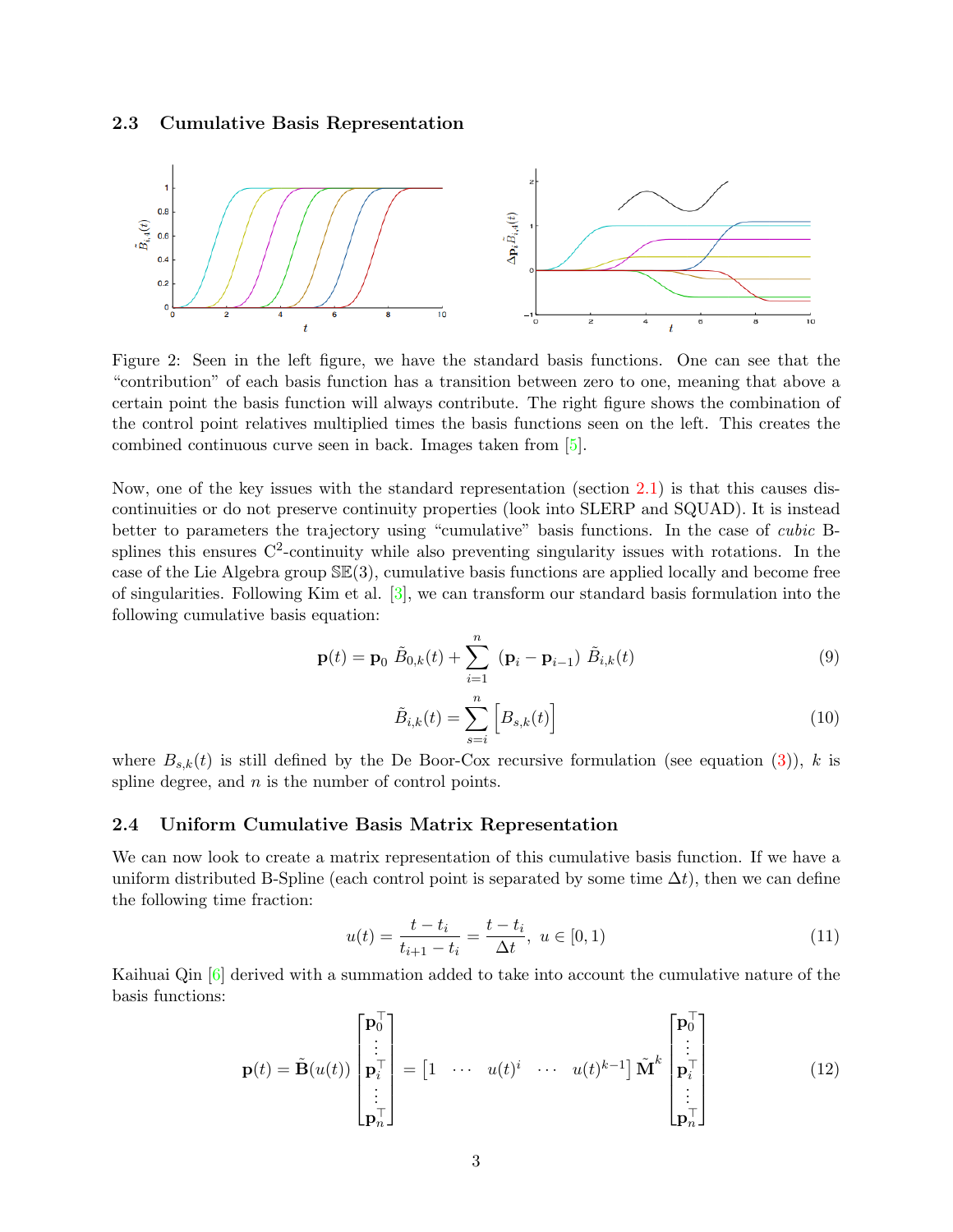$$
\tilde{\mathbf{M}}^{k} = \begin{bmatrix} n-1 & n-1 & n-1 & n-1 & n-1 \\ \sum_{s=0}^{n-1} m_{0,s} & \sum_{s=1}^{n-1} m_{0,s} & \cdots & \sum_{s=n-1}^{n-1} m_{0,s} \\ \sum_{s=0}^{n-1} m_{1,s} & \sum_{s=1}^{n-1} m_{1,s} & \cdots & \sum_{s=n-1}^{n-1} m_{1,s} \\ \vdots & \vdots & \ddots & \vdots \\ \sum_{s=0}^{n-1} m_{k-1,s} & \sum_{s=1}^{n-1} m_{k-1,s} & \cdots & \sum_{s=n-1}^{n-1} m_{k-1,s} \\ \end{bmatrix}_{k \times n} (13)
$$

This can be described as summing the basis functions for all basis greater than or equal to the current (matching equation [\(10\)](#page-2-0) exactly). This matrix can now be used to compute any cumulative B-spline of order  $k$  and with  $n$  control points.

## 3 Uniform Cubic B-Splines in  $\mathbb{SE}(3)$

As described by Patron-Perez et al.  $[5]$ , in SLAM systems we are looking for certain properties that are advantageous to the localization system and in its flexibility during sensor fusion. They define the following key characteristics that are desirable:

- 1. Local control, allowing the system to function online as well as in batch
- 2.  $C^2$ -continuity, to enable inertial predictions
- 3. Good approximation of minimal torque trajectories
- 4. A parameterization of rigid-body motion devoid of singularities

A cubic B-spline fits this criteria if the cumulative basis representation is used. The "local" nature of the cumulative representation prevents singularity issues with rotations that are required to be projected onto a tangent plane in respect to the  $\mathcal{SO}(3)$  group. We can define the following transformation:

$$
\,_{a}^{b}\mathbf{T} = \begin{bmatrix} {^{b}\mathbf{R}} & {^{b}\mathbf{p}}_{a} \\ \mathbf{0} & 1 \end{bmatrix}, \quad\n_{a}^{b}\mathbf{T} \in \mathbb{SE}(3), \quad\n_{a}^{b}\mathbf{R} \in \mathbb{SO}(3) \tag{14}
$$

Next we assume that the angular and linear velocity are constant during each of our transformations. Using the matrix logarithm and exponential, we can define the following function:

<span id="page-3-0"></span>
$$
{}_{s}^{w}\mathbf{T}(t) = \exp\left(\tilde{B}_{0,k}(t)\,\log\left(\begin{matrix}w\\0\end{matrix}\right)\right)\prod_{i=1}^{n}\exp\left(\tilde{B}_{i,k}(t)\,\log\left(\begin{matrix}w\\i-1\end{matrix}\mathbf{T}^{-1}\,{}_{i}^{w}\mathbf{T}\right)\right) \tag{15}
$$

where  ${}_{s}^{w}\mathbf{T}(t)$  is the position along the B-spline at time t,  ${}_{i}^{w}\mathbf{T}$  are control poses, and  $\tilde{B}_{i,k}(t)$  is the cumulative basis functions (see equation  $(10)$ ). From here we can convert into a cubic B-spline by specifying that our  $k = 4$ . Note that we are a cubic spline, but our degree is given by  $degree = k-1$ , representing that there are at max, four control points / knots that contribute to any point along the spline curve.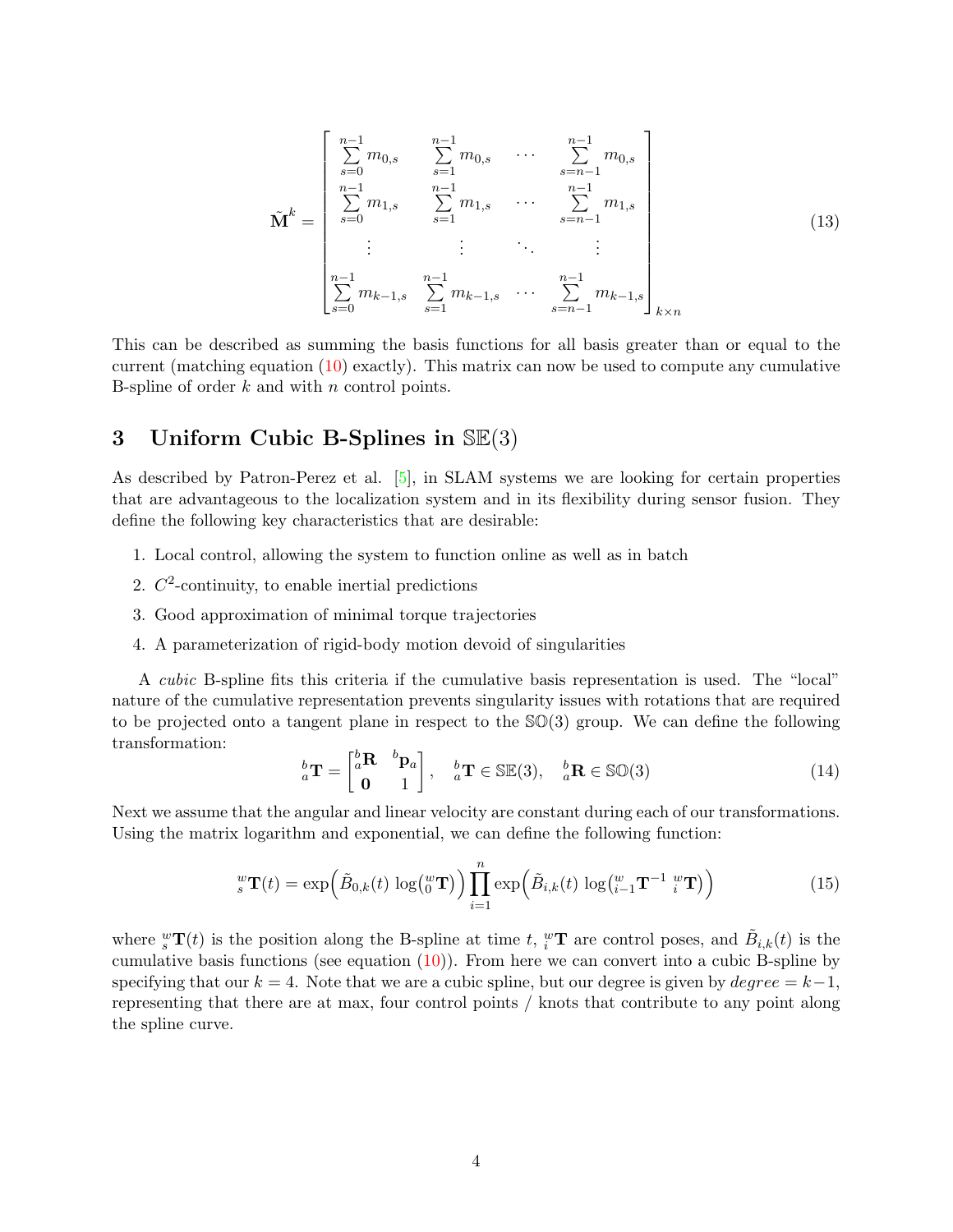<span id="page-4-1"></span>

Figure 3: Pictorial representation of the control points, relative measurements, and continuous spline with the desired point shown. Image taken from [\[4\]](#page-10-0).

As seen above, when using a cubic B-spline we only need the four transformations that are local to the position along the spline. We have a single global transformation that is then compounded three times to define our four control poses. Using this representation we can rewrite equation [\(15\)](#page-3-0) as the following function of these four poses:

$$
{}_{s}^{w}\mathbf{T}(t) = \exp\left(\tilde{B}_{0,4}(t)\,\log\left(\frac{w}{i-1}\mathbf{T}\right)\right)\prod_{i=1}^{3}\exp\left(\tilde{B}_{i,4}(t)\,\log\left(\frac{w}{i-1}\mathbf{T}^{-1}\,{}_{i}^{w}\mathbf{T}\right)\right) \tag{16}
$$

and if expanded:

$$
\begin{aligned} \n\,^w \mathbf{T}(t) &= \exp\Big( \tilde{B}_{0,4}(t) \, \log\big( \, w_{i-1} \mathbf{T} \big) \Big) \exp\Big( \tilde{B}_{1,4}(t) \, \log\big( \, w_{i-1} \mathbf{T}^{-1} \, w_{i} \mathbf{T} \big) \Big) \\ \n&\exp\Big( \tilde{B}_{2,4}(t) \, \log\big( \, w_{i} \mathbf{T}^{-1} \, w_{i+1} \mathbf{T} \big) \Big) \exp\Big( \tilde{B}_{3,4}(t) \, \log\big( \, w_{i+1} \mathbf{T}^{-1} \, w_{i+2} \mathbf{T} \big) \Big) \end{aligned} \tag{17}
$$

Now, to define what our basis are, we can look back at the matrix representation for the cumulative representation. Since we know  $k = 4$  we can solve it to get the following matrix:

$$
\tilde{\mathbf{B}}(u(t)) = \begin{bmatrix} 1 & \cdots & u(t)^i & \cdots & u(t)^{4-1} \end{bmatrix} \tilde{\mathbf{M}}^4
$$
\n(18)

<span id="page-4-0"></span>
$$
= \begin{bmatrix} 1 & u & u^2 & u^3 \end{bmatrix} \begin{bmatrix} \sum_{s=0}^{4-1} m_{0,s} & \sum_{s=1}^{4-1} m_{0,s} & \sum_{s=2}^{4-1} m_{0,s} \\ \sum_{s=0}^{4-1} m_{1,s} & \sum_{s=1}^{4-1} m_{1,s} & \sum_{s=2}^{4-1} m_{1,s} & \sum_{s=3}^{4-1} m_{1,s} \\ \sum_{s=0}^{4-1} m_{2,s} & \sum_{s=1}^{4-1} m_{2,s} & \sum_{s=2}^{4-1} m_{2,s} & \sum_{s=3}^{4-1} m_{2,s} \\ \sum_{s=0}^{4-1} m_{3,s} & \sum_{s=1}^{4-1} m_{3,s} & \sum_{s=2}^{4-1} m_{3,s} & \sum_{s=3}^{4-1} m_{3,s} \end{bmatrix}
$$
(19)

$$
= \frac{1}{3!} \begin{bmatrix} 1 & u & u^2 & u^3 \end{bmatrix} \begin{bmatrix} 6 & 5 & 1 & 0 \\ 0 & 3 & 3 & 0 \\ 0 & -3 & 3 & 0 \\ 0 & 1 & -2 & 1 \end{bmatrix}_{4 \times 4}
$$
 (20)

$$
= \frac{1}{3!} \left[ 6 \quad (5+3u-3u^2+u^3) \quad (1+3u+3u^2-2u^3) \quad u^3 \right]_{1\times 4} \tag{21}
$$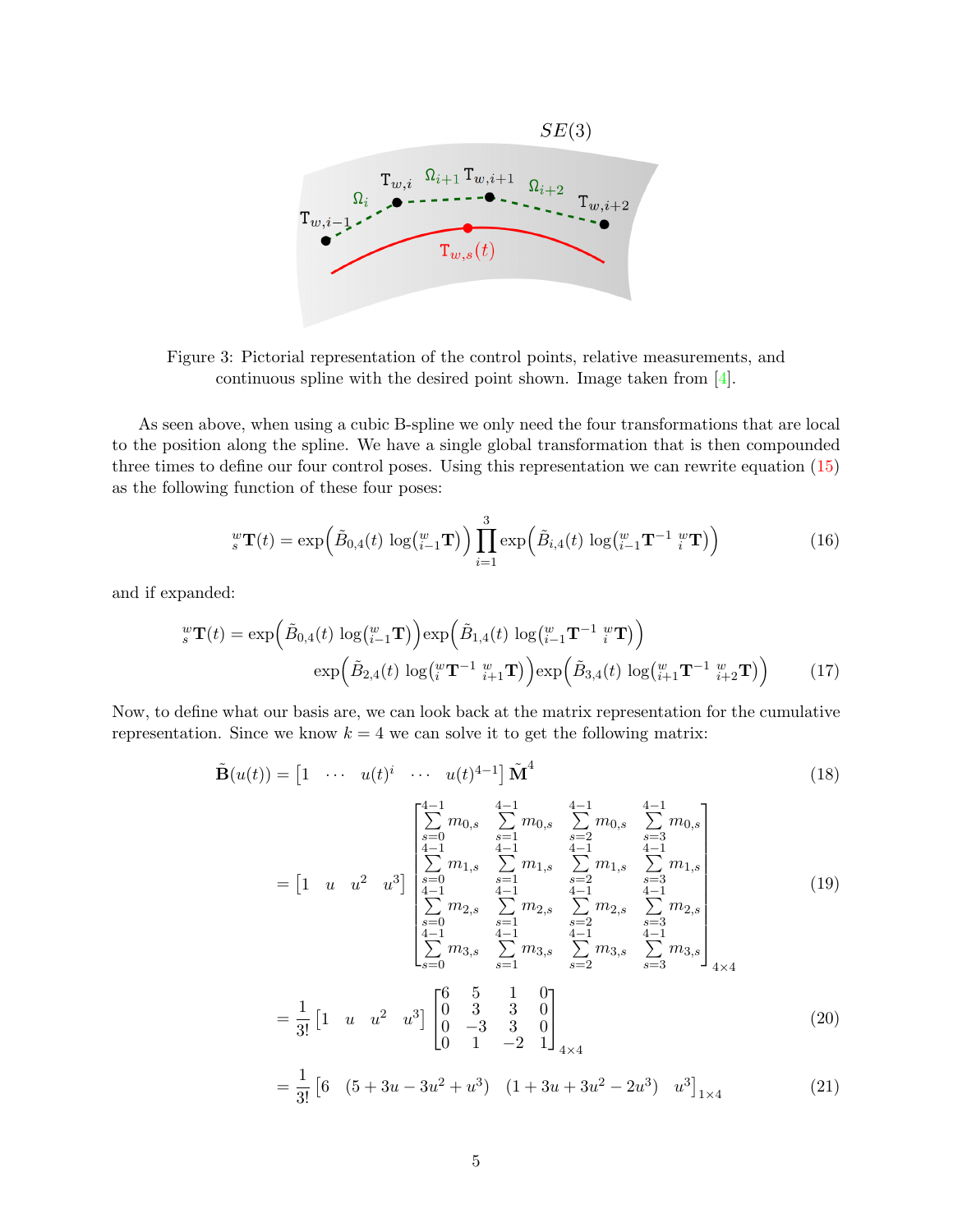Note that the above matrix is the transpose of that defined in  $[5]$  as the  $u(t)$  matrix is multiplied on the left instead of the right. From this, we can now write the following full form of equation [\(17\)](#page-4-0) as the following:

$$
\begin{split} \n\int_{s}^{w} \mathbf{T}(u(t)) &= \exp\left(\frac{1}{6}(6)\log\left(\frac{w}{i-1}\mathbf{T}\right)\right) \exp\left(\frac{1}{6}(5+3u-3u^{2}+u^{3})\log\left(\frac{w}{i-1}\mathbf{T}^{-1}\right)\frac{w}{i}\mathbf{T}\right) \\ \n&\exp\left(\frac{1}{6}(1+3u+3u^{2}-2u^{3})\log\left(\frac{w}{i}\mathbf{T}^{-1}\right)\frac{w}{i+1}\mathbf{T}\right)\right) \exp\left(\frac{1}{6}u^{3}\log\left(\frac{w}{i+1}\mathbf{T}^{-1}\right)\frac{w}{i+2}\mathbf{T}\right) \tag{22} \\ \n&= \exp\left(\log\left(\frac{w}{i-1}\mathbf{T}\right)\right) \exp\left(\frac{1}{6}(5+3u-3u^{2}+u^{3})\log\left(\frac{i-1}{i}\mathbf{T}\right)\right) \\ \n&\exp\left(\frac{1}{6}(1+3u+3u^{2}-2u^{3})\log\left(\frac{i}{i+1}\mathbf{T}\right)\right) \exp\left(\frac{1}{6}u^{3}\log\left(\frac{i+1}{i+2}\mathbf{T}\right)\right) \tag{23} \n\end{split}
$$

where  $u(t) = (t - t_i)/\Delta t$  and  $t_i = i\Delta t$ . Note that the above equation is for a uniform time  $\Delta t$ between control points. Equation  $(23)$  can be used to solve for the position at any time t along the continuous cubic B-spline. It requires the two poses before the time and two after (see figure [3\)](#page-4-1). If the control points are known, the position at any arbitrary time can be found.

### 4 Uniform Cubic B-Spline with Inertial Measurements

#### 4.1 Inertial Measurement Model

To incorporate inertial measurements from a IMU sensor, we can leverage the continuous nature and  $C^2$ -continuity of our cubic B-spline. We can define the sensor measurement from a IMU as follows:

<span id="page-5-0"></span>
$$
\omega_m = \omega + \mathbf{b}_\omega + \mathbf{n}_\omega \tag{24}
$$

$$
\mathbf{a}_m = \mathbf{a} + \mathbf{g} + \mathbf{b}_a + \mathbf{n}_a \tag{25}
$$

where **g** is the gravity in the local frame whose global counterpart is constant (e.g.,  ${}^G$ **g**  $\approx$  [0 0 9.81]<sup> $\top$ </sup>). Now since we have cubic B-spline we can directly get the angular velocity and linear acceleration at any time  $t$  on the curve. We can re-write the above equations to take this into account as follows:

$$
\boldsymbol{\omega}_m(u(t)) = \left(\begin{matrix} G \\ I \end{matrix} \mathbf{R}(u(t))^{\top} \, \, \begin{matrix} G \\ I \end{matrix} \dot{\mathbf{R}}(u(t)) \right)^{\vee} + \mathbf{b}_{\omega} + \mathbf{n}_{\omega} \tag{26}
$$

$$
\mathbf{a}_m(u(t)) = {}_I^G \mathbf{R}(u(t))^\top \left( {}^G \ddot{\mathbf{p}}_I(u(t)) + {}^G \mathbf{g} \right) + \mathbf{b}_a + \mathbf{n}_a \tag{27}
$$

where  ${}^G_I$ **R** $(u(t))$  and  ${}^G\ddot{\mathbf{p}}_I(u(t))$  are sub-matrices of the derivatives of equation [\(23\)](#page-5-0) (first and second respectively) and the  $(\cdot)^{\vee}$  is the "vee map" operator that takes a  $|\omega(u(t))\times|$  skewsymetric matrix and maps it into the  $\mathbb{R}^3$  domain. The above equations can be described as taking the global angular change and linear acceleration at time t and warping it into the IMU frame of reference. Note that we assume the B-spline is the IMU frame otherwise we would need an additional transform to warp from the sensor frame into the IMU frame of reference.

#### 4.2 State Time Derivative

From here, we can look at taking the derivative of our state in respect to time to get these values. Our state is made of control points, so we look at taking the derivative of equation [\(23\)](#page-5-0) in respect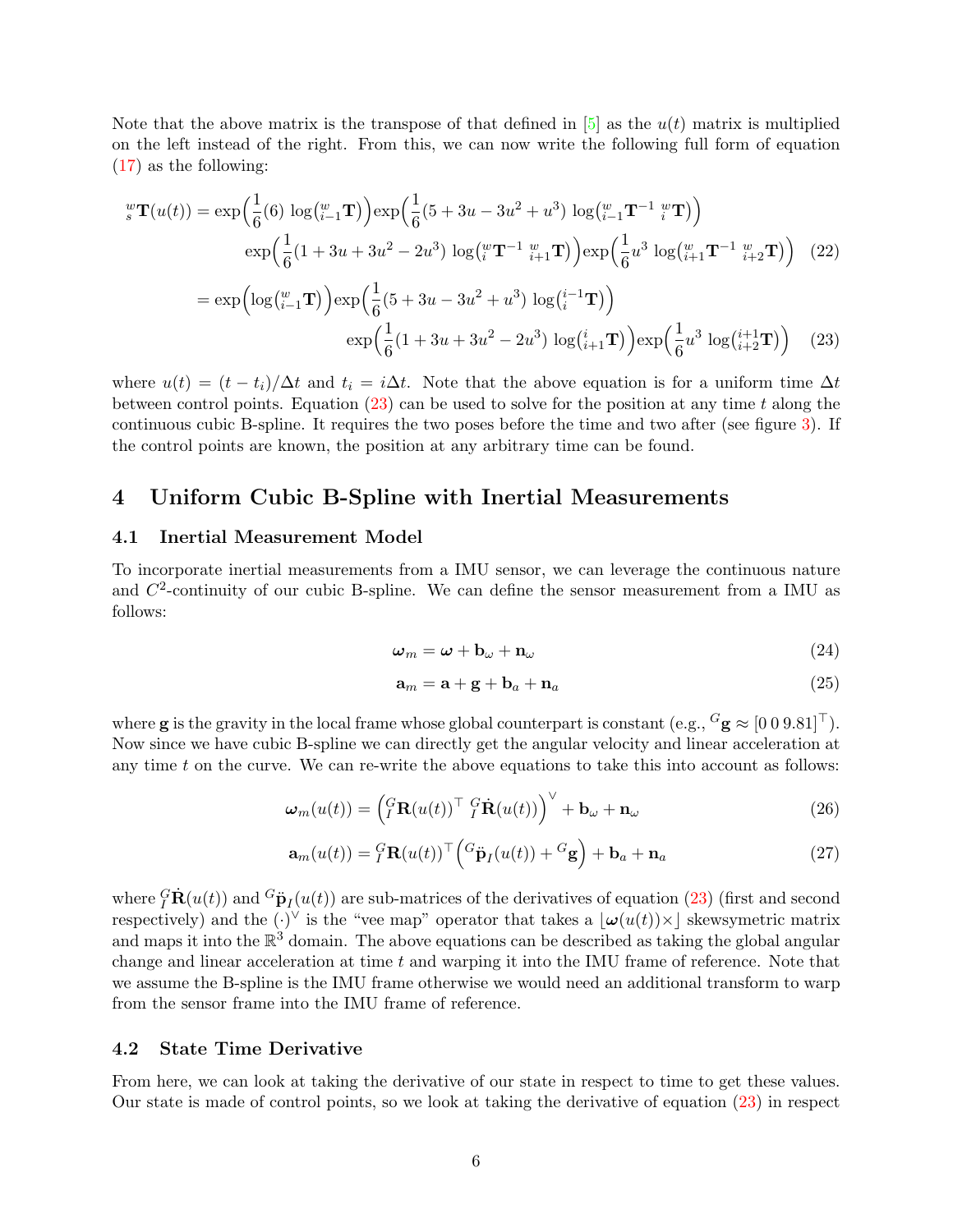to time. First we can simplify equation  $(23)$  as follows:

$$
{}_{s}^{w}\mathbf{T}(u(t)) = {}_{i-1}^{w}\mathbf{T} \exp\Big(B_{0}(u(t))\, {}_{i}^{i-1}\mathbf{\Omega}\Big) \exp\Big(B_{1}(u(t))\, {}_{i+1}^{i}\mathbf{\Omega}\Big) \exp\Big(B_{2}(u(t))\, {}_{i+2}^{i+1}\mathbf{\Omega}\Big) \tag{28}
$$

$$
=\,_{i=1}^{w}\mathbf{T}\,\,\mathbf{A}_{0}\,\,\mathbf{A}_{1}\,\,\mathbf{A}_{2}\tag{29}
$$

We can apply the product derivative rule to get the following:

$$
\frac{\partial}{\partial t}{}_{s}{}^{w}\mathbf{T}(u(t)) = {}_{i-1}{}^{w}\mathbf{T}\left(\dot{\mathbf{A}}_{0} \mathbf{A}_{1} \mathbf{A}_{2} + \mathbf{A}_{0} \dot{\mathbf{A}}_{1} \mathbf{A}_{2} + \mathbf{A}_{0} \mathbf{A}_{1} \dot{\mathbf{A}}_{2}\right)
$$
\n(30)\n
$$
\frac{\partial}{\partial t}{}_{s}{}^{w}\mathbf{T}(u(t)) = {}_{i-1}{}^{w}\mathbf{T}\left(\ddot{\mathbf{A}}_{0} \mathbf{A}_{1} \mathbf{A}_{2} + \mathbf{A}_{0} \ddot{\mathbf{A}}_{1} \mathbf{A}_{2} + \mathbf{A}_{0} \mathbf{A}_{1} \ddot{\mathbf{A}}_{2}\right)
$$

$$
+ 2\dot{\mathbf{A}}_0 \dot{\mathbf{A}}_1 \mathbf{A}_2 + 2\mathbf{A}_0 \dot{\mathbf{A}}_1 \dot{\mathbf{A}}_2 + 2\dot{\mathbf{A}}_0 \mathbf{A}_1 \dot{\mathbf{A}}_2 \bigg)
$$
 (31)

To find the derivatives of our matrix exponential we can look at the series definition and take the derivative from there (credit goes to Kevin Eckenhoff on how to take theses time derivatives). For example, for the first matrix exponential we can write the following:

$$
\mathbf{A}_0 = \mathbf{I} + B_0(u(t))\,i^{-1}\Omega^\wedge + \frac{1}{2}B_0(u(t))^2\,(\,i^{-1}\Omega^\wedge)^2 + \frac{1}{6}B_0(u(t))^3\,(\,i^{-1}\Omega^\wedge)^3 + \cdots \tag{32}
$$

Taking the derivative in respect to time, we can get the following:

$$
\dot{\mathbf{A}}_0 = \dot{B}_0(u(t)) \, \frac{i^{-1} \Omega^\wedge + \dot{B}_0(u(t)) B_0(u(t)) \, \left(\frac{i^{-1} \Omega^\wedge}{2}\right)^2 + \frac{1}{2} \dot{B}_0(u(t)) B_0(u(t))^2 \, \left(\frac{i^{-1} \Omega^\wedge}{2}\right)^3 + \cdots \quad (33)
$$

$$
\dot{\mathbf{A}}_0 = \dot{B}_0(u(t)) \, i^{-1} \Omega^{\wedge} \Big( \mathbf{I} + B_0(u(t)) \, \left( i^{-1} \Omega^{\wedge} \right) + \frac{1}{2} \dot{B}_0(u(t)) B_0(u(t))^2 \, \left( i^{-1} \Omega^{\wedge} \right)^2 + \cdots \Big) \tag{34}
$$

$$
\dot{\mathbf{A}}_0 = \dot{B}_0(u(t)) \, \, i^{-1} \Omega^\wedge \, \mathbf{A}_0 \tag{35}
$$

We can see that this is true for all  $A_i$  because the  $\Omega$ 's control point values do not vary with time. From the above equation it is simple to apply the product rule to find the second derivative as follows:

$$
\ddot{\mathbf{A}}_0 = \dot{B}_0(u(t)) \, \dot{i}^{-1} \Omega^\wedge \, \dot{\mathbf{A}}_0 + \ddot{B}_0(u(t)) \, \dot{i}^{-1} \Omega^\wedge \, \mathbf{A}_0 \tag{36}
$$

The final piece is to find the derivative of our basis function. We can take the derivative in respect to our variable  $u$  and then chain rule this with the derivative of  $u$  in respect to time. We can perform that on the matrix form as follows:

$$
\tilde{\mathbf{B}}(u(t)) = \frac{1}{3!} \begin{bmatrix} 6 & (5+3u-3u^2+u^3) & (1+3u+3u^2-2u^3) & u^3 \end{bmatrix}_{1\times 4}
$$
 (37)

$$
\dot{\mathbf{B}}(u(t)) = \frac{1}{3!} \begin{bmatrix} 0 & (3 - 6u + 3u^2) & (3 + 6u - 6u^2) & 3u^2 \end{bmatrix}_{1 \times 4} \times \frac{1}{\Delta t}
$$
 (38)

$$
\ddot{\mathbf{B}}(u(t)) = \frac{1}{3!} \begin{bmatrix} 0 & (-6+6u) & (6-12u) & 6u \end{bmatrix}_{1\times 4} \times \frac{1}{\Delta t^2}
$$
(39)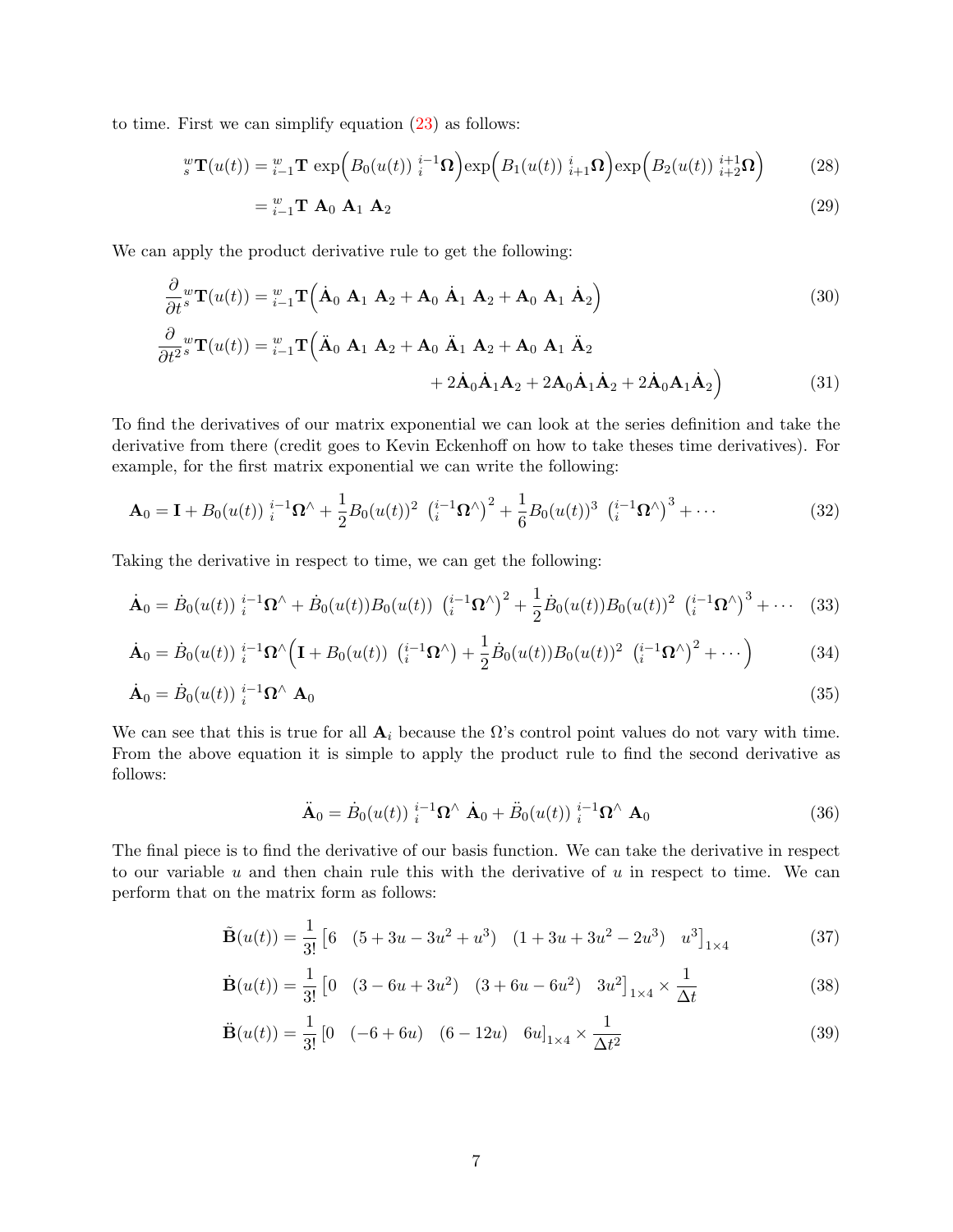This gives us the following final equation set:

$$
{}_{s}^{w}\mathbf{T}(u(t)) = {}_{i-1}^{w}\mathbf{T} \mathbf{A}_0 \mathbf{A}_1 \mathbf{A}_2
$$
\n(40)

$$
\mathbf{w}^{\mathbf{w}}\dot{\mathbf{T}}(u(t)) = \mathbf{w}_{i-1}\mathbf{T}\left(\dot{\mathbf{A}}_0 \mathbf{A}_1 \mathbf{A}_2 + \mathbf{A}_0 \dot{\mathbf{A}}_1 \mathbf{A}_2 + \mathbf{A}_0 \mathbf{A}_1 \dot{\mathbf{A}}_2\right)
$$
(41)

$$
\mathbf{F}_{s}^{w}\ddot{\mathbf{T}}(u(t)) = \mathbf{F}_{i-1}^{w}\mathbf{T}\left(\ddot{\mathbf{A}}_{0} \mathbf{A}_{1} \mathbf{A}_{2} + \mathbf{A}_{0} \ddot{\mathbf{A}}_{1} \mathbf{A}_{2} + \mathbf{A}_{0} \dot{\mathbf{A}}_{1} \ddot{\mathbf{A}}_{2} + 2\dot{\mathbf{A}}_{0} \dot{\mathbf{A}}_{1} \dot{\mathbf{A}}_{2} + 2\dot{\mathbf{A}}_{0} \dot{\mathbf{A}}_{1} \dot{\mathbf{A}}_{2} + 2\dot{\mathbf{A}}_{0} \dot{\mathbf{A}}_{1} \dot{\mathbf{A}}_{2} + (42)
$$
\n(42)

$$
i_i^{-1} \Omega = \log \left( \begin{matrix} w \\ i-1 \end{matrix} \mathbf{T}^{-1} \right) \mathbf{T} \tag{43}
$$

$$
\mathbf{A}_{j} = \exp\left(B_{j}(u(t))\, \substack{i-1+j \\ i+j} \mathbf{\Omega}\right) \tag{44}
$$

$$
\dot{\mathbf{A}}_j = \dot{B}_j(u(t)) \, \underset{i+j}{^{i-1+j}} \Omega^\wedge \, \mathbf{A}_j \tag{45}
$$

$$
\ddot{\mathbf{A}}_j = \dot{B}_j(u(t)) \, \dot{a}_{j}^{i-1+j} \Omega^\wedge \, \dot{\mathbf{A}}_j + \ddot{B}_j(u(t)) \, \dot{a}_{j}^{i-1+j} \Omega^\wedge \, \mathbf{A}_j \tag{46}
$$

$$
B_0(u(t)) = \frac{1}{3!} (5 + 3u - 3u^2 + u^3)
$$
\n(47)

$$
B_1(u(t)) = \frac{1}{3!} (1 + 3u + 3u^2 - 2u^3)
$$
\n(48)

$$
B_2(u(t)) = \frac{1}{3!} (u^3)
$$
\n(49)

$$
\dot{B}_0(u(t)) = \frac{1}{3!} \frac{1}{\Delta t} (3 - 6u + 3u^2)
$$
\n(50)

$$
\dot{B}_1(u(t)) = \frac{1}{3!} \frac{1}{\Delta t} (3 + 6u - 6u^2)
$$
\n(51)

$$
\dot{B}_2(u(t)) = \frac{1}{3!} \frac{1}{\Delta t} (3u^2)
$$
\n(52)

$$
\ddot{B}_0(u(t)) = \frac{1}{3!} \frac{1}{\Delta t^2} (-6+6u)
$$
\n(53)

$$
\ddot{B}_1(u(t)) = \frac{1}{3!} \frac{1}{\Delta t^2} (6 - 12u)
$$
\n(54)

$$
\ddot{B}_2(u(t)) = \frac{1}{3!} \frac{1}{\Delta t^2} (6u)
$$
\n(55)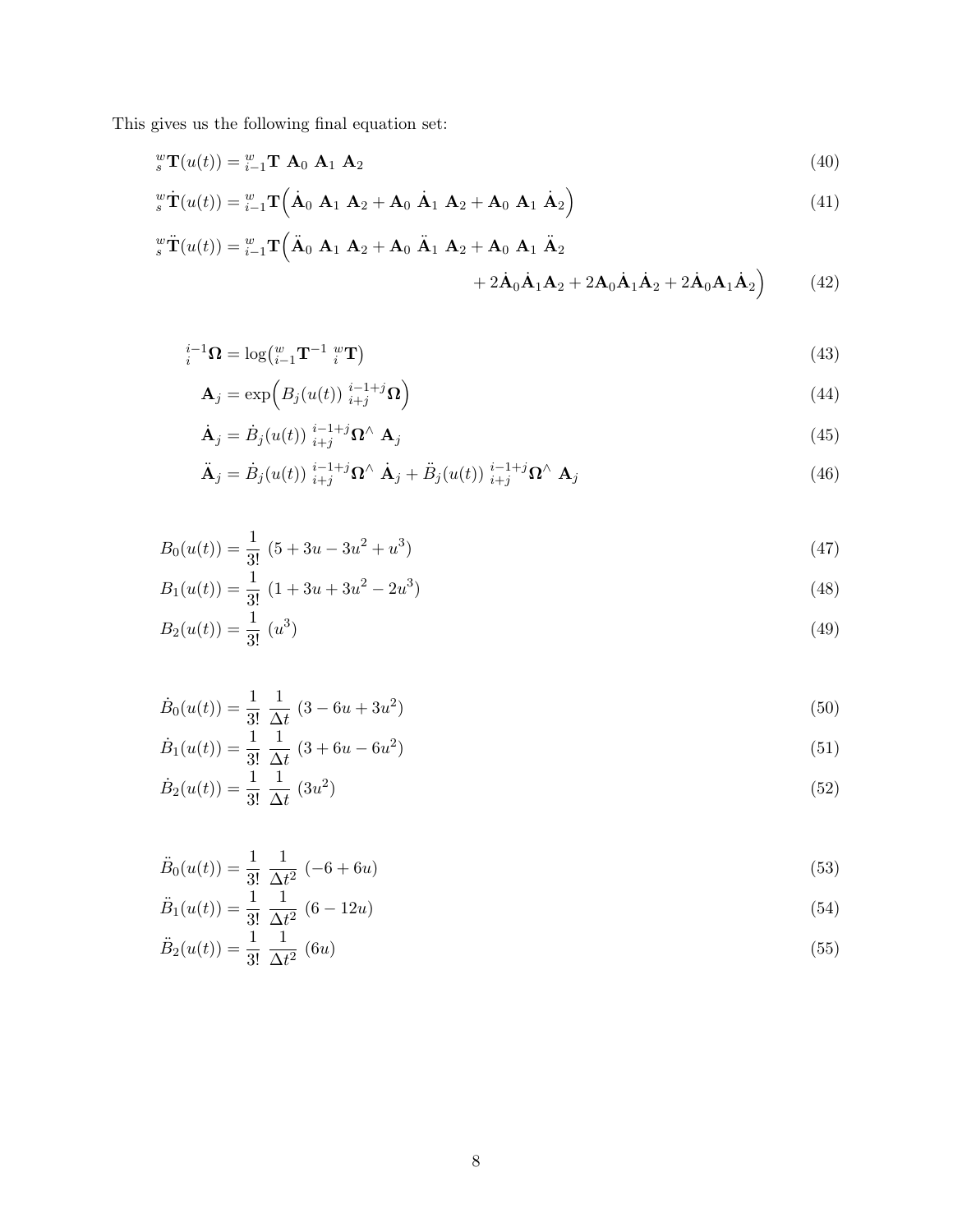### 4.3 Jacobians and Comments

Using the above formulation it is trivial to compute  $\mathbf{F}^w \dot{\mathbf{T}}(u(t))$  and  $\mathbf{F}^w \dot{\mathbf{T}}(u(t))$  that both can be used to calculate the angular velocity and linear acceleration at a given time t. This can then be used as either a factor in a graph based method, or as a state update in a EKF framework. It is important to note that no authors to date have published a derivation of the Jacobians needed to do this update (both in  $\lceil 5 \rceil$  and  $\lceil 4 \rceil$ ). They use Ceres  $\lceil 1 \rceil$  numerical differentiation to optimize, causing a large computational burden. These Jacobians are extremely complex since the above equations need to be "peurtubed" to find the Jacobian relating the acceleration to the state control points.

# Appendix A: De-Boor Cox Uniform Matrix MATLAB Script

```
1 %% NOTES: WHAT THIS IS BASED ON
2 % Formula is equation 8
3 % K. Quin "General matrix representation for B-splines" published in 2000
4 % We want a size 4 since we use 4 control points
5 % We are using uniform matrix size, thus can use the simplified version
6 %% MAKE UNIFORM BSPLINE MATRIX FORM
\frac{1}{2} % What size of the matrix we want (M^2)8 % We have 4 control points, so k=4 (cubic spline)
9 k = 4;
10 % The prefix to all matrix entries
11 prefix = 1./factorial(k-1);12 % Make the matrix that is k by k
13 matrix_abs = zeros(k, k);
14 % Loop through and make our matrix
15 for ii=0:k-1
_{16} for ji=0:k-117 matrix_abs(ii+1,jj+1) = m(k, i i, j j);
18 end
19 end
20 % Transpose since the paper is B = M*u^t and not B = u*M21 % "A Spline-Based Trajectory Representation for Sensor Fusion and Rolling
22 % Shutter Cameras" by Patron-Perez, Lovergrove, Sibley 2015
23 matrix_abs = matrix_abs';
24 % Cumulative, so sum the following rows
25 % This is because the basis functions are stacked on top of each other
26 % B_cum(t) = sum(B_abs, from current to last)
27 matrix_cum = zeros(k,k);
28 % Loop through and make our matrix
29 for ii=1:k
```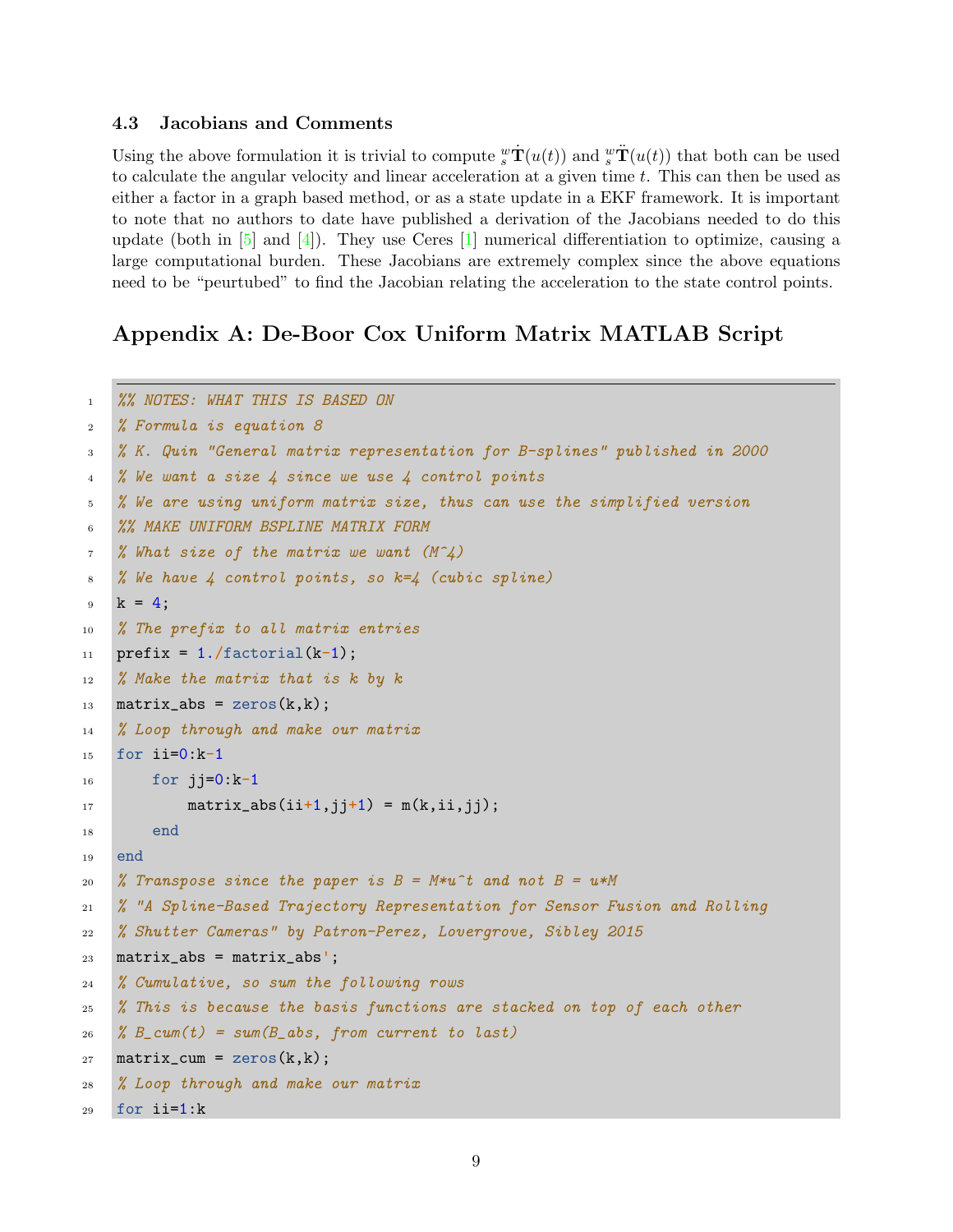```
30 % summ each row
31 for extra=0:k-ii
32 matrix_cum(ii,:) = matrix_cum(ii,:) + matrix_abs(ii+extra,:);
33 end
34 end
35 % Print out
36 prefix
37 matrix_abs
38 matrix_cum
39 %% FUNCTIONS
40 % Define our C function
41 function val = C(ii,n)42 val = factorial(n)./(factorial(ii).*factorial(n-ii));
43 end
44 % Define our m_(i,j) function
45 function val = m(k, ii, jj)46 syms s
val = C(k-1-i, k-1).*symsum((-1) \cdot (s-jj).*C(s-jj,k).*(k-s-1) \cdot (k-1-i), s, jj, k-1);
48 end
```